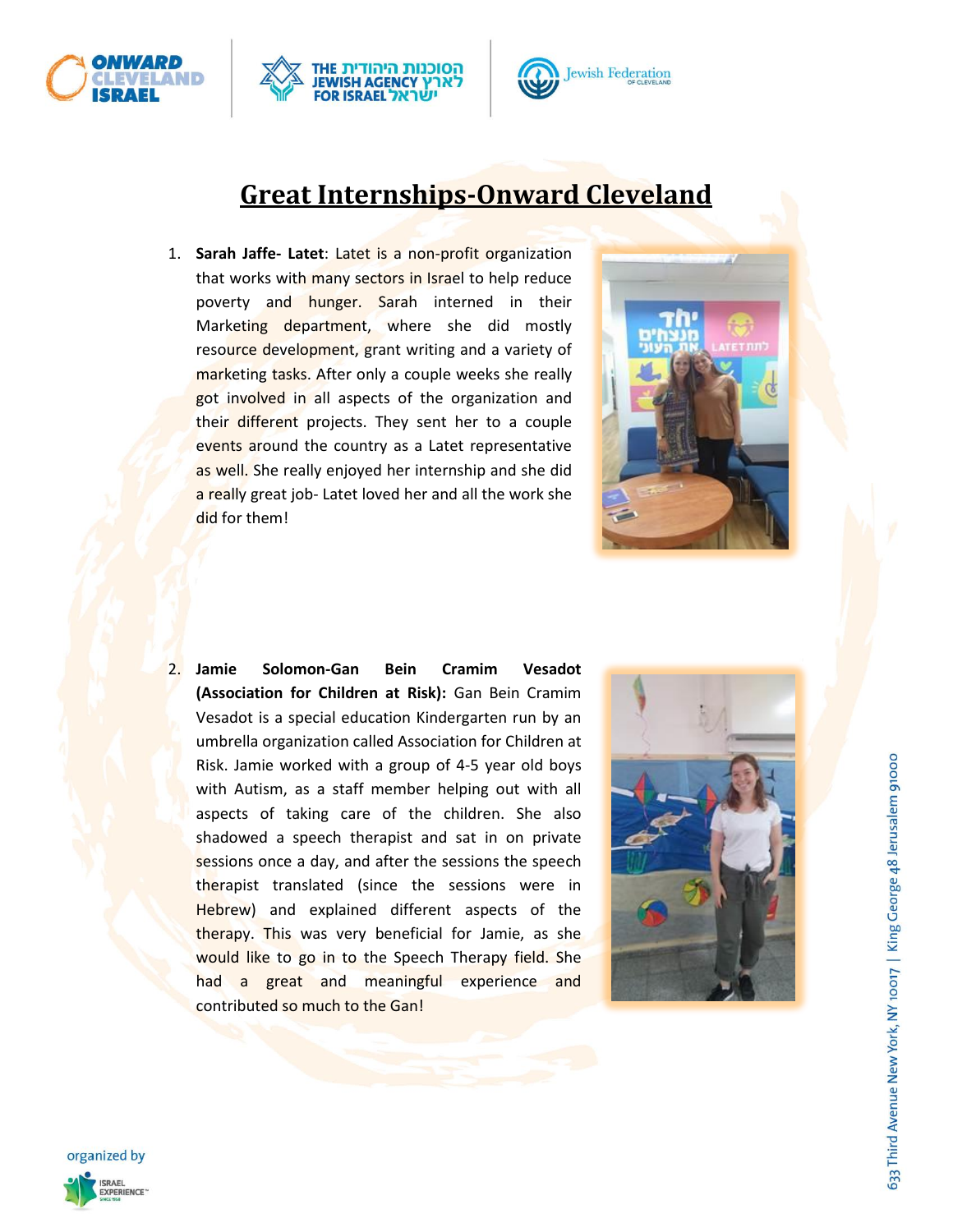





3. **Elliott Small-Futureal Investment Firm:** Futureal Investment Firm is a real-estate development and investment company that works with cities, tenants and investors. While Elliott was exposed to many aspects of the company, his main role was finance and accounting related work. He learned a lot about the real-estate investment world and developed many finance related skills- all from a beautiful Herzliya office with an amazing view. He was a major asset to the company and he loved his internship.



4. **Sara Spain-Insights:** Insights is a consulting company that created a digital consulting platform to assist leaders and governments in making smarter decisions. Sara interned as a consulting agent, and provided consulting for many of the company's costumers

from the U.S. She was also involved with writing for their international crowd, as well as assisting the company with a number of projects related to their analysis technology. Sara loved her experience at Insights- she gained many skills and learned a lot about different government bodies across the world. The company was very pleased with Sara and with the work she did for them.



5. **Blake Federmen-Natie:** Natie is a boutique creative Branding Agency that works with small private companies across the world, as well as many big name companies, such as Google, Target, AT&T and Gmail. Blake joined their small but active team and was involved with digital advertisement and branding. He helped them out with many of

their big projects, doing online formatting and designing, as well as creating presentations for them to present to their customers. Blake loved every minute of his internship from their cool office in the WeWork building in Tel Aviv and Natie loved having Blake on their team- he contributed a ton to their company!



633 Third Avenue New York, NY 10017 | King George 48 Jerusalem 91000

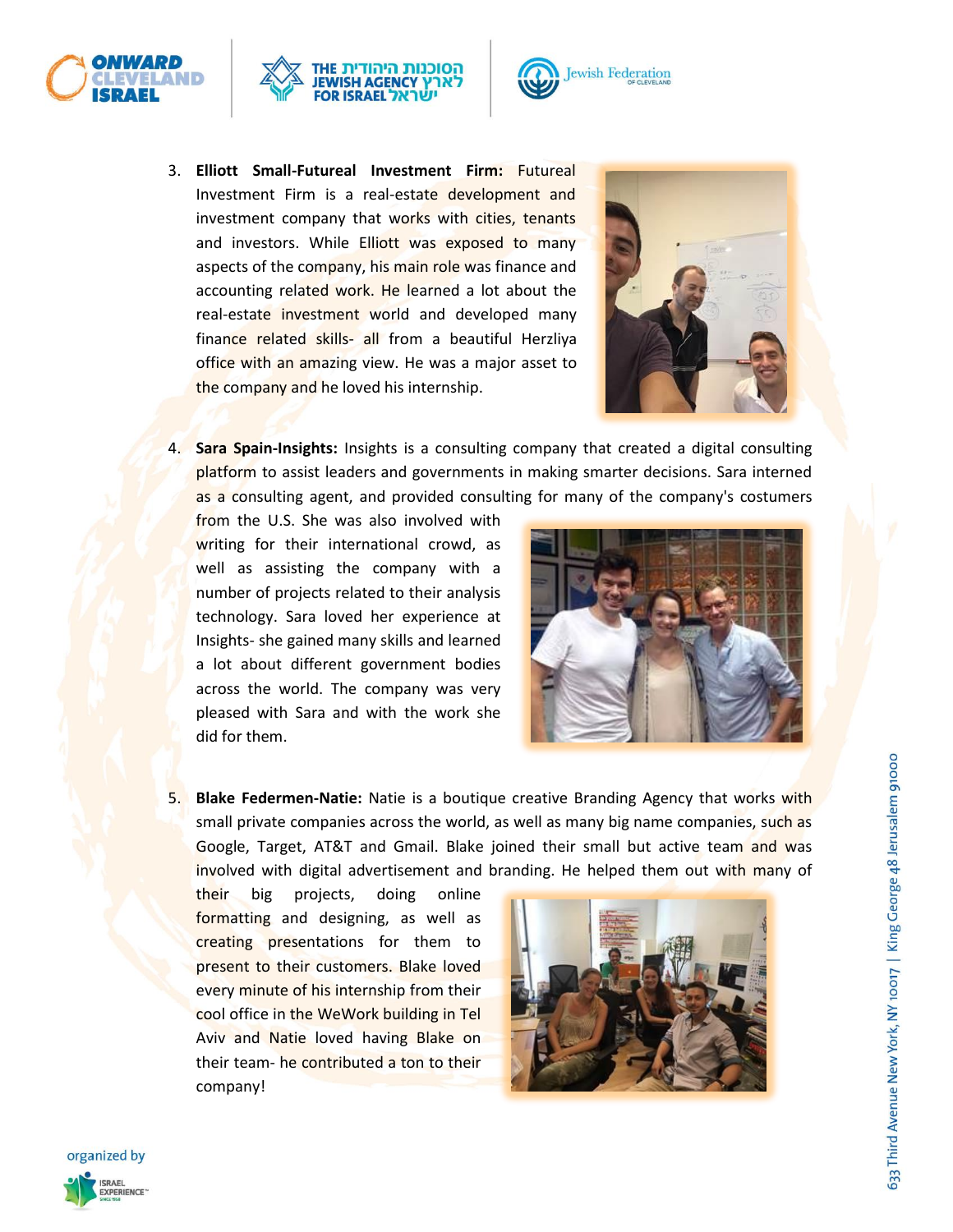





6. **Benjamin Poreh and Ezekiel Badowski-Neomatix**: Neomatix is a software startup, developing electro-optic tire monitoring solutions for drivers and vehicle fleets. Ben



interned with their Software Development department, doing a variety of tasks such as analyzing data for their technology and working on improving the company's new software. Zeke was involved part-time with the company's Marketing department, working on digital marketing for their website, as well as graphic design and helping

create their new brochure. The rest of the time he was involved with the software and learning system for their technology. The company absolutely loved both Ben and Zeke! Both interns really enjoyed their internships and gained very valuable experience in their respective fields.

**7. Jessica Angel-Value Your Startup:** Value Your Startup is a financial consulting firm that provides consulting services to the startup ecosystem- both founders and investors. Jess was involved in both Marketing and Finance related work for the company, and they assigned her a project that she worked on independently (under the supervision of one of their partners), with an accelerator company for Deutsch Telekom, doing market research and analyses of the market in Israel. Jess gained a lot of valuable experience and learned a lot about the startup ecosystem in Israel and abroad. The company was very happy with her and she contributed a lot to the startup.



633 Third Avenue New York, NY 10017 | King George 48 Jerusalem 91000

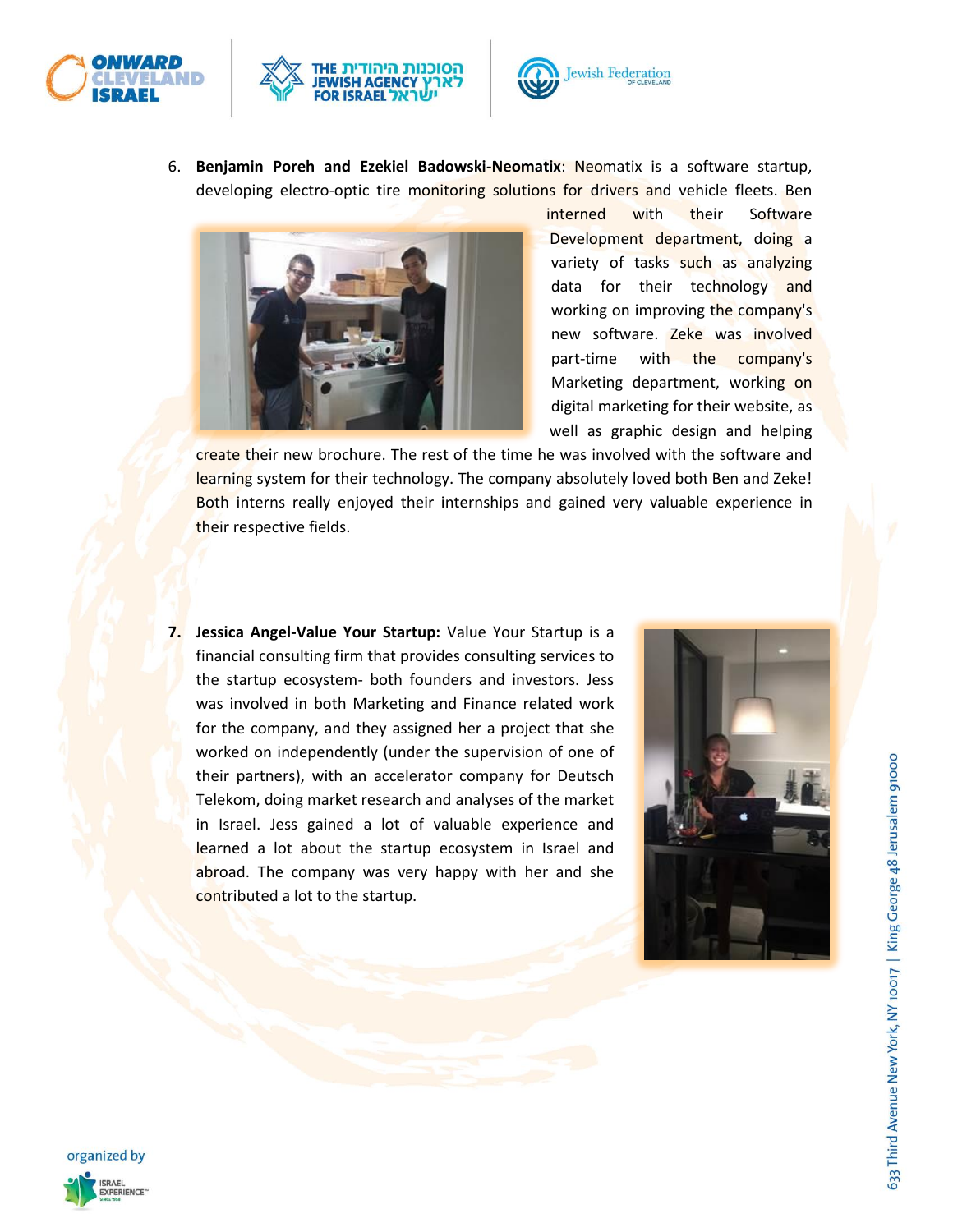





**8. Matthew Turell-MOBY (Bat-Yam Museum of Modern Art):** MOBY is a unique small art museum with a dynamic display of culture and history themed art exhibitions, as well as ongoing educational group programming. Matt's internship role was very dynamic and he was involved with all aspects of the museum. Some examples of tasks he had are

developing and updating their website, researching relevant topics for their new exhibition, marketing and social media management and assisting in setting up the museum's exhibitions. The museum staff loved Matt and his work was very meaningful for the museum's development. Matt enjoyed his internship very much and learned a lot about the arts management world.



## **9. Julian Ayzman-Research at The Felsenstein Medical Research Center in Schneider**

**Hospital:** The Felsenstein Research Center is located in Schneider Hospital and is one of Israel's most advanced institutions in Medical Research among a variety of fields. Julian interned in a lab with a team of professors and doctors performing Glaucoma research. In their project they used mice for experiments to analyze possible changes to the retina layer within the eye. Julian was involved with all stages of the research project, starting from collecting the material from mice, sorting the results and then analyzing the patterns and changes in the eye with the lab's advanced technology. As a pre-med university student, Julian gained a lot of experience and learned a ton about medical research through this internship. The lab team was very happy with him and impressed with the proficiency of the work he did for them!